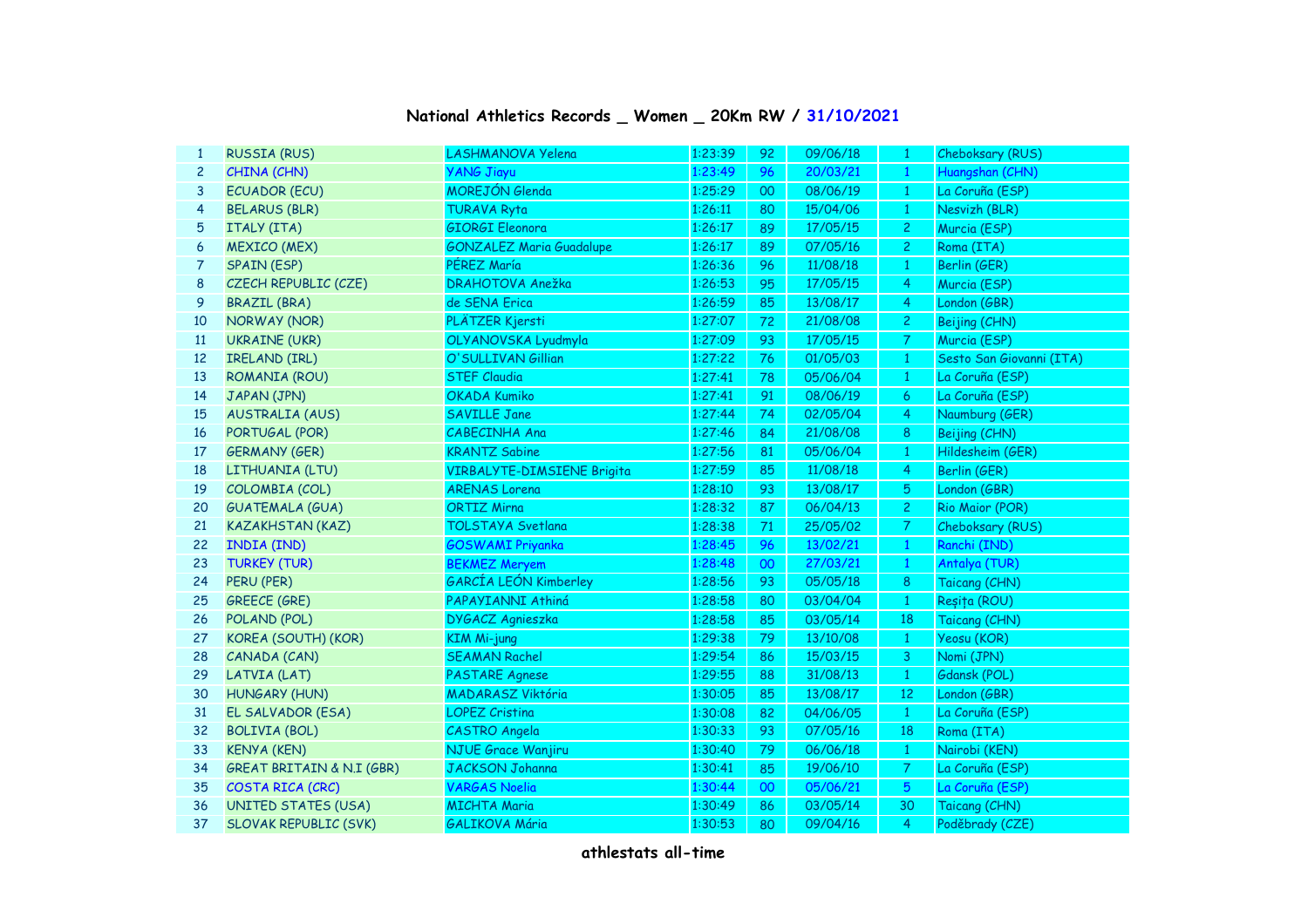| 38 | <b>FRANCE (FRA)</b>        | <b>LEKSIR Nora</b>             | 1:31:15 | 74 | 17/06/00 | 11              | Eisenhüttenstadt (GER)    |
|----|----------------------------|--------------------------------|---------|----|----------|-----------------|---------------------------|
| 39 | SWEDEN (SWE)               | <b>SVENSSON Monica</b>         | 1:31:20 | 78 | 05/05/07 | $\mathbf{1}$    | Vallensbæk (DEN)          |
| 40 | <b>NEW ZEALAND (NZL)</b>   | <b>BARBER Alana</b>            | 1:31:32 | 87 | 05/05/18 | 23              | Taicang (CHN)             |
| 41 | ETHIOPIA (ETH)             | <b>BELETEW Yehualeye</b>       | 1:31:32 | 98 | 11/06/21 | $\overline{c}$  | Alytus (LTU)              |
| 42 | FINLAND (FIN)              | <b>ESSAYAH Sari</b>            | 1:32:05 | 67 | 05/05/96 | $\mathbf{1}$    | Vantaa (FIN)              |
| 43 | <b>BULGARIA (BUL)</b>      | <b>MINEVA-DIMITROVA Nevena</b> | 1:32:11 | 72 | 30/06/01 | $\mathbf{1}$    | Nova Zagora (BUL)         |
| 44 | <b>VENEZUELA (VEN)</b>     | ROSALES Milángela              | 1:32:17 | 87 | 05/06/11 | $\overline{2}$  | <b>Buenos Aires (ARG)</b> |
| 45 | TUNISIA (TUN)              | <b>NASRI Chahinez</b>          | 1:32:20 | 96 | 05/05/18 | 24              | Taicang (CHN)             |
| 46 | <b>MALAYSIA (MAS)</b>      | <b>YUAN Yufang</b>             | 1:32:25 | 76 | 23/09/03 | $\overline{3}$  | Manila (PHI)              |
| 47 | HONG KONG (HKG)            | <b>CHING Siu Nga</b>           | 1:32:30 | 87 | 11/02/17 |                 | Kobe (JPN)                |
| 48 | SWITZERLAND (SUI)          | <b>POLLI Marie</b>             | 1:32:36 | 80 | 08/03/09 | $5\overline{)}$ | Lugano (SUI)              |
| 49 | VIETNAM (VIE)              | THI THANH PHUC Nguyen          | 1:33:36 | 90 | 11/08/12 | 36              | London (GBR)              |
| 50 | CUBA (CUB)                 | SÁNCHEZ Yarelis                | 1:33:47 | 82 | 30/07/02 | $\mathbf{1}$    | Matanzas (CUB)            |
| 51 | SOUTH AFRICA (RSA)         | OOSTHUIZEN Anél                | 1:34:49 | 95 | 09/04/16 | 17              | Poděbrady (CZE)           |
| 52 | ALGERIA (ALG)              | <b>AZZI Souad</b>              | 1:35:31 | 99 | 07/03/20 | $\mathbf{1}$    | Algiers (ALG)             |
| 53 | CROATIA (CRO)              | RENIĆ Ivana                    | 1:36:23 | 96 | 20/04/19 | $\overline{c}$  | Alexandroúpolis (GRE)     |
| 54 | PUERTO RICO (PUR)          | <b>OLIVERAS Dalia</b>          | 1:37:31 | 98 | 08/04/18 |                 | Philadelphia (USA)        |
| 55 | <b>SRI LANKA (SRI)</b>     | NANDANI Gallage Geetha         | 1:39:12 | 78 | 12/02/06 | $\mathbf{1}$    | Colombo (SRI)             |
| 56 | <b>SERBIA (SRB)</b>        | <b>TOPIC Dušica</b>            | 1:39:14 | 82 | 21/05/17 | 31              | Poděbrady (CZE)           |
| 57 | <b>AZERBAIJAN (AZE)</b>    | <b>ISAYEVA Aida</b>            | 1:39:58 | 73 | 19/05/00 | 19              | Moskva (RUS)              |
| 58 | NIGERIA (NGR)              | <b>OLUDE Fadekemi</b>          | 1:40:05 | 98 | 09/04/21 | $\mathbf{1}$    | <b>Benin City (NGR)</b>   |
| 59 | ISRAEL (ISR)               | <b>KOTLER Yulia</b>            | 1:40:12 | 76 | 29/07/99 | $\mathbf{1}$    | Yakoom (?)                |
| 60 | <b>MYANMAR (MYA)</b>       | <b>KHINE Kay MyoTun</b>        | 1:40:15 | 88 | 15/12/13 |                 | Naypiydaw (MYA)           |
| 61 | CHINESE TAIPEI (TPE)       | <b>CHANG Chia-Feng</b>         | 1:40:17 | 93 | 20/03/16 | 22              | Nomi (JPN)                |
| 62 | INDONESIA (INA)            | <b>ROHI Tersiana Riwu</b>      | 1:40:25 | 70 | 15/07/03 | $\mathbf{1}$    | Jakarta (INA)             |
| 63 | CHILE (CHI)                | SANZANA Anastasia              | 1:40:56 | 98 | 19/05/18 |                 | Temuco (CHI)              |
| 64 | EGYPT (EGY)                | <b>ALI Najoua Ibrahim</b>      | 1:41:08 | 75 | 12/10/02 | 51              | Torino (ITA)              |
| 65 | MOLDAVA (MDA)              | <b>LISNIK Yulia</b>            | 1:41:30 | 66 | 16/09/91 |                 | Novopolotsk (BLR)         |
| 66 | <b>UZBEKISTAN (UZB)</b>    | <b>IVOYLOVA Rusina</b>         | 1:42:04 | 66 | 04/09/88 |                 | Mogilyov (BLR)            |
| 67 | <b>DOMINICAN REP (DOM)</b> | <b>GONZALEZ Andreina</b>       | 1:42:41 | 93 | 13/05/17 | 23              | Lima (PER)                |
| 68 | <b>ESTONIA (EST)</b>       | <b>JUTKINA Jekaterina</b>      | 1:43:54 | 84 | 02/05/04 |                 | Naumburg (GER)            |
| 69 | <b>MAURITIUS (MRI)</b>     | <b>RAFFIN Yolène</b>           | 1:44:15 | 81 | 02/05/04 |                 | Naumburg (GER)            |
| 70 | THAILAND (THA)             | ASSAWAWONGCHAROEN Thanaporn    | 1:44:46 | 78 | 15/12/13 |                 | Naypiydaw (MYA)           |
| 71 | MONGOLIA (MGL)             | <b>OTGONTUUL Volooj</b>        | 1:45:09 | 79 | 16/03/08 |                 | Nomi (JPN)                |
| 72 | <b>DENMARK (DEN)</b>       | <b>KRISTIANSEN Gunhild</b>     | 1:45:28 | 63 | 09/05/86 |                 | Värnamo (SWE)             |
| 73 | NICARAGUA (NCA)            | JOSÉ Maria Cortez              | 1:45:59 | 98 | 10/12/17 |                 | Managua (NCA)             |
| 74 | <b>AUSTRIA (AUT)</b>       | <b>SCHULZE Kathrin</b>         | 1:46:31 | 81 | 03/10/10 |                 | Hollenburg (AUT)          |
| 75 | ARGENTINA (ARG)            | <b>LUJAN Belen</b>             | 1:46:31 | 89 | 05/06/11 |                 | <b>Buenos Aires (ARG)</b> |
| 76 | TADJIKISTAN (TJK)          | <b>VORONKOVA Larisa</b>        | 1:47:06 | 68 | 04/09/88 |                 | Mogilyov (BLR)            |
| 77 | PHILIPPINES (PHI)          | <b>MANAHAN Melinda</b>         | 1:47:52 | 73 | 23/09/03 |                 | Manila (PHI)              |